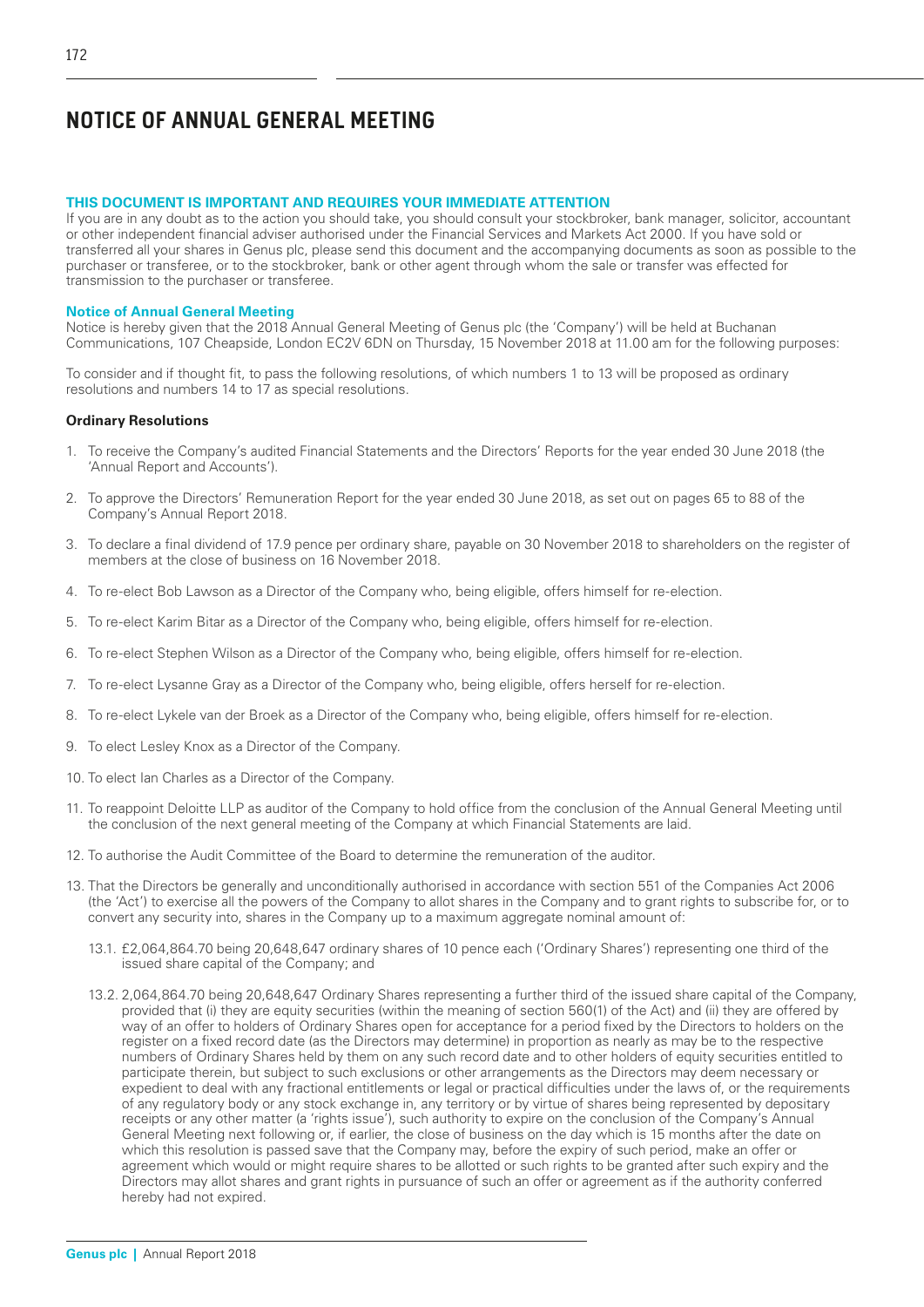**REPORT**

STRATEGIC CORPORATE FINANCIAL **ADDITIONAL** 173 **F IN A NC I A L STATEMENTS**

## **Special Resolutions**

- 14. That subject to and conditional on the passing of resolution 13, the Directors be authorised, pursuant to sections 570 and 573 of the Companies Act 2006 (the 'Act'), to allot equity securities (within the meaning of section 560 of the Act) for cash pursuant to the authority conferred by resolution 13 and by way of a sale of treasury shares as if section 561(1) of the Act did not apply to any such allotment, provided that this power shall be limited to the allotment of equity securities (and sale of treasury shares):
	- 14.1. in connection with an offer of securities (but in the case of the authority granted under paragraph 13.2 of resolution 13 above by way of rights issue only, as defined in that paragraph) to the holders of Ordinary Shares on a fixed record date (as the Directors may determine) in proportion as nearly as may be to the respective numbers of Ordinary Shares held by them, on any such record date and to such other holders of equity securities entitled to participate therein, but subject to such exclusions or other arrangements as the Directors may deem necessary or expedient to deal with any fractional entitlements or legal or practical difficulties under the laws of, or the requirement of any regulatory body or any stock exchange in, any territory or by virtue of shares being represented by depository receipts or any other matter; and
	- 14.2. other than pursuant to paragraph 14.1 above, to any person or persons up to an aggregate nominal amount of £309,729.71 representing not more than 5% of the issued share capital of the Company as at 1 October 2018 (being the latest practicable date prior to the publication of this Notice), such authority to expire upon the expiry of the general authority conferred by resolution 13 above, save that the Company may, before such expiry, make an offer or agreement which would, or might, require equity securities to be allotted, or treasury shares to be sold, after such expiry and the Directors may allot equity securities or sell treasury shares in pursuance of any such offer or agreement as if the power had not expired.
- 15. That subject to and conditional on the passing of resolution 13, the Directors be authorised, pursuant to sections 570 and 573 of the Companies Act 2006 (the 'Act'), and in addition to any authority granted under resolution 14 to allot equity securities (within the meaning of section 560 of the Act) for cash pursuant to the authority conferred by that resolution and by way of a sale of treasury shares as if section 561(1) of the Act did not apply to any such allotment and sale, provided that this power shall be:
	- 15.1. limited to the allotment of equity securities, or sale of treasury shares, up to an aggregate nominal amount of £309,729.71 representing not more than 5% of the issued share capital of the Company as at 1 October 2018 (being the latest practicable date before publication of this Notice); and
	- 15.2. used only for the purposes of financing (or refinancing, if the authority is to be used within six months after the original transaction) a transaction which the Directors of the Company determine to be an acquisition or other capital investment of a kind contemplated by the Statement of Principles on Disapplying Pre-Emption Rights most recently published by the Pre-Emption Group prior to the date of this Notice,

such authority to upon the expiry of the general authority conferred by resolution 13 above, save that the Company may, before such expiry, make an offer or agreement which would, or might, require equity securities to be allotted, or treasury shares sold, after such expiry and the Directors may allot equity securities or sell treasury shares in pursuance of any such offer or agreement as if the power had not expired.

- 16. That the Company be generally and unconditionally authorised to make market purchases (within the meaning of section 693(4) of the Companies Act 2006) of Ordinary Shares on such terms and in such manner as the Directors think fit provided that:
	- 16.1. the maximum aggregate number of Ordinary Shares hereby authorised to be purchased is 6.194,594 (representing 10% of the Company's issued ordinary share capital as at 1 October 2018, being the latest practicable date before publication of this Notice);
	- 16.2. the minimum price, exclusive of any expenses, which may be paid for an Ordinary Share is 10 pence;
	- 16.3. the maximum price, exclusive of any expenses, which may be paid for an Ordinary Share is an amount equal to the higher of: (a) 105% of the average of the middle market quotations for an Ordinary Share, as derived from the London Stock Exchange Daily Official List, for the five business days immediately before the day on which such share is contracted to be purchased; and (b) the higher of the price of the last independent trade and the highest current independent bid for an Ordinary Share in the Company on the trading venues where the market purchases by the Company pursuant to the authority conferred by this resolution 16 will be carried out; and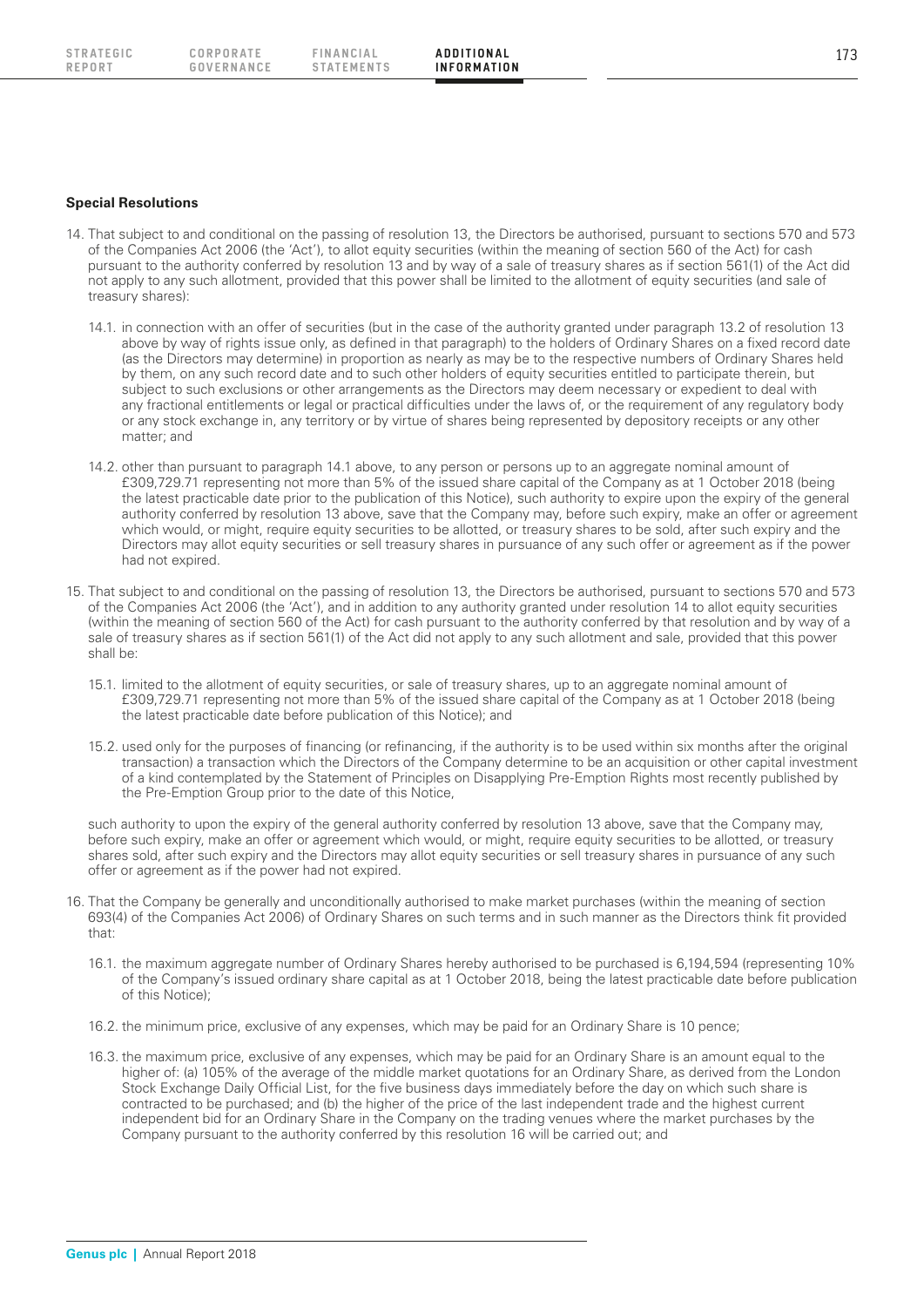- 16.4. the authority conferred by this resolution shall expire on the conclusion of the Company's Annual General Meeting next following or the close of business on the day which is 15 months after the date of its passing (whichever occurs first) unless previously renewed, varied or revoked by the Company in general meeting, except that the Company may, before such expiry, enter into a contract for the purchase of Ordinary Shares under the authority hereby conferred prior to the expiry of such authority, which will or may be completed by or executed wholly or partly after the expiration of this authority, and may purchase its Ordinary Shares in pursuance of any such contract.
- 17. That a General Meeting, other than an Annual General Meeting, may be called on not less than 14 clear days' notice and that such authority shall expire on the conclusion of the Company's Annual General Meeting next following.

The Board considers that all the resolutions to be considered at the Annual General Meeting are in the best interests of the Company and its members as a whole and are therefore likely to promote the success of the Company for the benefit of its members as a whole. The Directors unanimously recommend that you vote in favour of all the proposed resolutions as they intend to do in respect of their own beneficial holdings which amount in aggregate to 182,502 shares representing approximately 0.295% of the existing issued ordinary share capital of the Company.

By order of the Board Registered office: Matrix House Basing View Basingstoke RG21 4DZ Registered in England and Wales with number 02972325

Harte

**Dan Hartley** Group General Counsel & Company Secretary 1 October 2018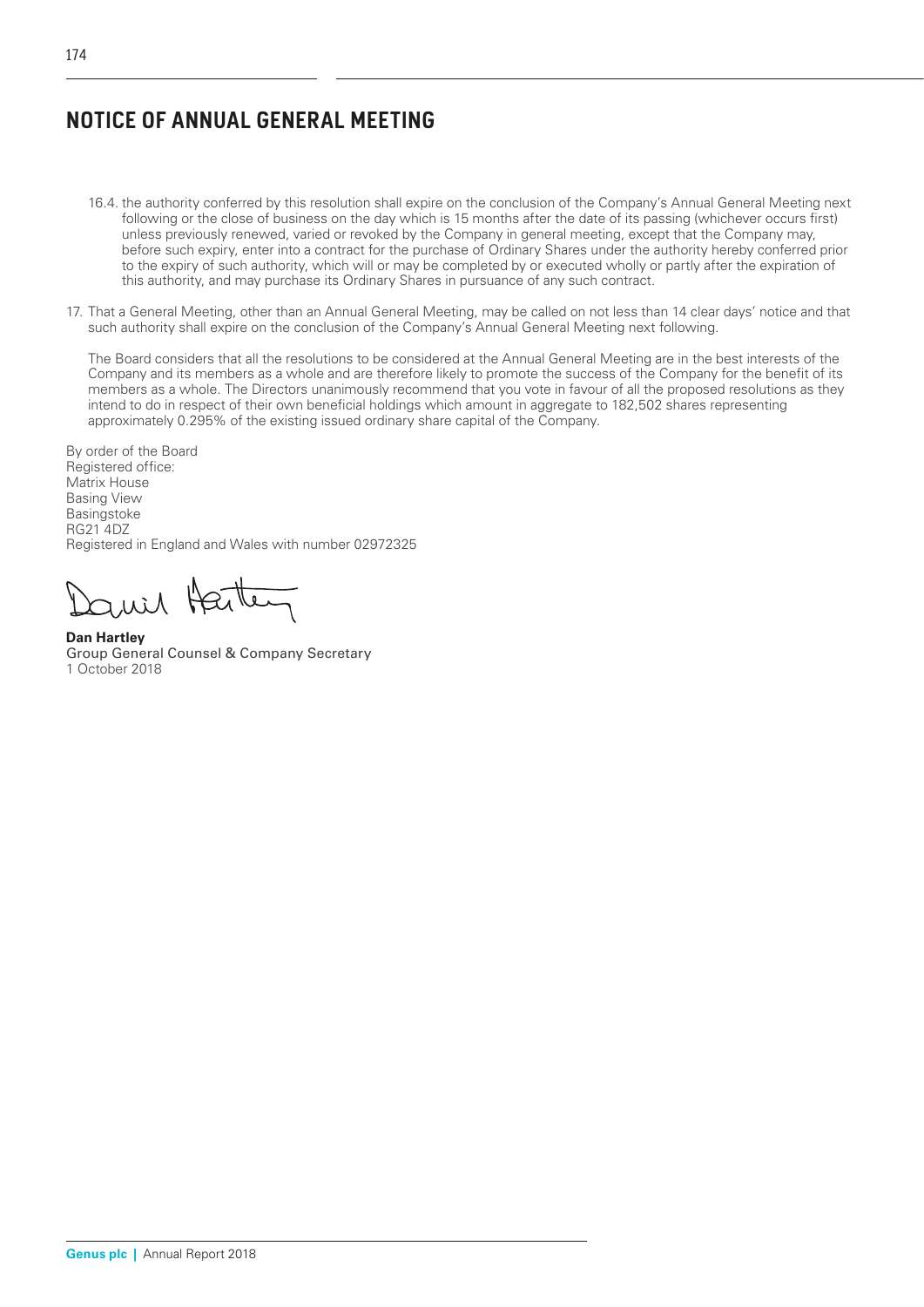This section contains an explanation of each of the resolutions to be put to the Annual General Meeting. Resolutions 1 to 13 are ordinary resolutions requiring the approval of a simple majority of shareholders present (in person or by proxy) and voting at the Annual General Meeting. Resolutions 14 to 17 are special resolutions requiring the approval of 75% of shareholders present (in person or by proxy) and voting at the Annual General Meeting.

#### **Resolution 1 – To Receive the Annual Report**

The Chairman will present the Annual Report to the Annual General Meeting.

## **Resolution 2 – Approval of the Directors' Remuneration Report**

The Company is required to offer an annual advisory vote on the implementation of the Company's existing remuneration policy in terms of the payments and share awards made to Directors during the year (the 'Directors' Remuneration Report') and a separate binding vote on the Company's forward looking remuneration policy (the 'Directors' Remuneration Policy') at least once every three years, or earlier if a change is made to the Directors' Remuneration Policy, or if the advisory vote is not passed by shareholders.

Resolution 2 seeks shareholder approval for the Directors' Remuneration Report as set out on pages 65 to 88 of the Company's Annual Report 2018. The Directors' Remuneration Report gives details of the Directors' remuneration for the year ended 30 June 2018. Resolution 2 is an advisory resolution and does not affect the future remuneration paid to any Director. The report also includes details of the Remuneration Committee's representations and activities. The Company's auditor Deloitte LLP has audited those parts of the Directors' Remuneration Report which are required to be audited and their report is issued in the Company's Annual Report 2018.

Shareholder approval for the Directors' Remuneration Policy was given at the Company's Annual General Meeting held in November 2016. As there are no proposed changes to the Directors' Remuneration Policy, it is not required to be offered at this year's Annual General Meeting. For ease of reference, a table summarising the Directors' Remuneration Policy has been included on pages 68 to 69 of the Directors' Remuneration Report, but that table does not form part of the Directors' Remuneration Report for the purposes of resolution 2.

#### **Resolution 3 – Final Dividend**

Final dividends must be approved by shareholders but must not exceed the amount recommended by Directors. If the meeting approves the recommended final dividend it will be paid out in accordance with resolution 3. An interim dividend of 8.1 pence per Ordinary Share was paid on 4 April 2018 to shareholders on the register at 9 March 2018, resulting in a total dividend for the year of 26.0 pence per Ordinary Share.

## **Resolutions 4 to 10 – Re-election/Election of Directors**

In accordance with provisions of the UK Corporate Governance Code, all Directors of the Company are required to offer themselves for annual re-election. This is the first meeting at which Lesley Knox and Ian Charles stand for election. Biographies of all of the current Directors can be found on pages 46 to 47 of the Company's Annual Report 2018. The Board has confirmed, following a performance review, that all Directors standing for re-election continue to perform effectively and demonstrate commitment to their roles. The Board has considered whether each of the independent Non-Executive Directors is free from any relationship that could materially interfere with the exercise of his or her independent judgement and has determined that each continues to be considered to be independent.

## **Resolutions 11 and 12 – Appointment of Auditor and Auditor's Remuneration**

The Company is required to appoint an auditor at each general meeting at which accounts are presented, to hold office until the end of the next such meeting. This resolution is recommended by the Audit Committee and proposes the reappointment of the Company's existing auditor, Deloitte LLP and gives authority to the Audit Committee to agree the auditor's remuneration.

## **Resolution 13 – Authority to Allot Shares**

Resolution 13 is proposed as an ordinary resolution and seeks the approval of shareholders, in accordance with section 551 of the Act, to authorise the Directors to allot Ordinary Shares for a period as stated in resolution 13.

The Investment Association ('IA') guidelines on directors' authority to allot shares state that IA members will regard as routine resolutions seeking the authority to allot shares representing up to two-thirds of the Company's issued share capital, provided that any amount in excess of one-third of the Company's issued share capital is only used to allot shares pursuant to a fully pre-emptive rights issue.

In light of the IA guidelines, the Board considers it appropriate that Directors be granted authority to allot shares in the capital of the Company up to a maximum nominal amount of £4,129,729.40 representing two-thirds of the Company's issued ordinary share capital as at 1 October 2018 (the latest practicable date prior to publication of this Notice). If the Company wishes to allot more than a nominal amount of £2,064,864.70 (representing one-third of the Company's issued ordinary share capital), then any additional amount can only be allotted pursuant to a rights issue. The power will last until the end of the next Annual General Meeting of the Company or, if earlier, on the close of business on the day which is 15 months after the date on which resolution 13 is passed.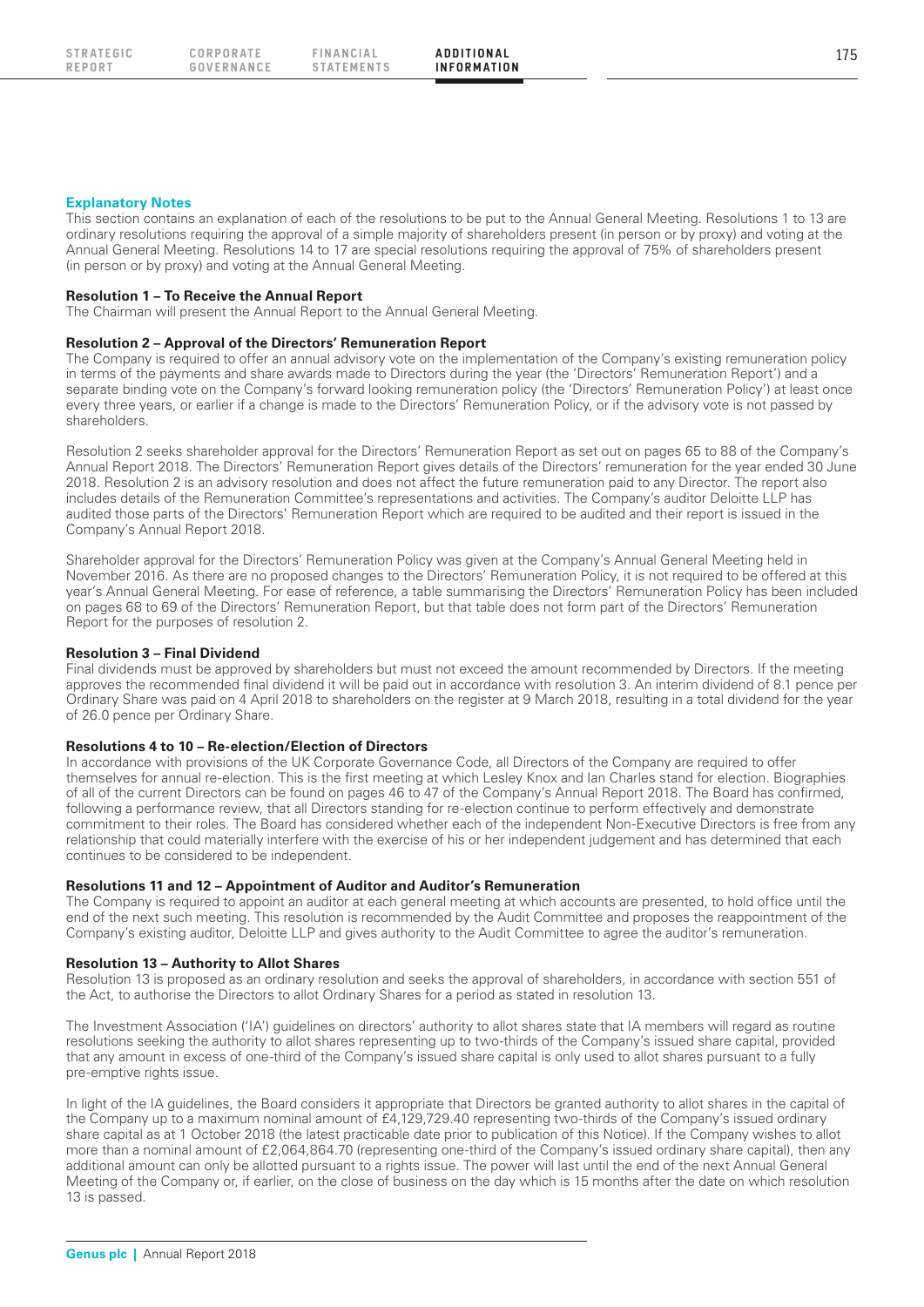The Directors have no current intention to allot new Ordinary Shares (other than in relation to the Company's employee share schemes) however they consider it appropriate to maintain the flexibility that this resolution provides. As at the date of this Notice, no shares are held by the Company in treasury.

## **Resolutions 14 and 15 – Disapplication of Pre-emption Rights**

Resolutions 14 and 15 are special resolutions and give the Directors authority to allot Ordinary Shares in the capital of the Company pursuant to the authority granted under resolution 13 above for cash without complying with the pre-emption rights in the Act in certain circumstances.

Resolution 14 will permit the Directors to allot:

- (a) equity securities for cash and sell treasury shares up to a nominal amount of £4,129,729.40, representing two-thirds of the Company's issued share capital as at 1 October 2018 (the latest practicable date prior to publication of this Notice) on an offer to existing shareholders on a pre-emptive basis (that is including a rights issue or an open offer), with one-third being available only in connection with a rights issue (in each case subject to any adjustments, such as for fractional entitlements and overseas shareholders, as the Directors see fit); and
- (b) equity securities for cash and sell treasury shares up to a maximum nominal value of £309,729.71, representing approximately 5% of the issued ordinary share capital of the Company as at 1 October 2018 (the latest practicable date prior to publication of this Notice) otherwise than in connection with a pre-emptive offer to existing shareholders.

Resolution 15 is being proposed as a separate resolution to authorise the Directors to allot additional equity securities for cash and sell treasury shares up to a maximum nominal value of £309,729.71, representing a further 5% of the issued ordinary share capital of the Company (as at 1 October 2018, being the latest practicable date prior to publication of this Notice), otherwise than in connection with a pre-emptive offer to existing shareholders for the purposes of financing a transaction (or refinancing within six months of the transaction) which the Directors determine to be an acquisition or other capital investment contemplated by the Pre-Emption Group's Statement of Principles (the 'Pre-Emption Group Principles').

The Pre-Emption Group Principles allow the Company to seek authority for an issue of shares for cash otherwise than in connection with a pre-emptive offer of up to 10% of the Company's issued share capital, provided that 5% of the authority can only be used in connection with an acquisition or specified capital investment which is announced contemporaneously with the issue or which has taken place in the preceding six-month period and is disclosed in the announcement of the issue (a 'Relevant Acquisition or Specified Capital Investment'). The Directors believe that it is appropriate to seek this additional 5% authority in resolution 15 to give the Company the flexibility that this resolution affords. In line with Pre-Emption Group guidance, the annual disapplication of pre-emption rights is being proposed as two separate resolutions.

The Board intends to adhere to the provisions in the Pre-Emption Group's Principles and to not allot shares for cash on a non pre-emptive basis in excess of an amount equal to 7.5% of the total issued ordinary share capital of the Company (excluding treasury shares) within a rolling three-year period, without prior consultation with shareholders.

The authorities contained in resolutions 14 and 15 will expire upon the expiry of the authority to allot shares conferred in resolution 15 (that is at the end of the next Annual General Meeting of the Company or, if earlier, on the close of business on the day which is 15 months from the date of these resolutions). The Directors' existing authority expires at the forthcoming Annual General Meeting.

## **Resolution 16 – Authority to Purchase Own Shares**

Resolution 16, is proposed as a special resolution and seeks authority for the Company to purchase up to 10% of its Ordinary Shares at, or between, the minimum and maximum prices specified in this resolution. This power would be used only after careful consideration by the Directors, having taken into account market conditions prevailing at that time, the investment needs of the Company, its opportunities for expansion and its overall financial position. The Directors would exercise the authority to purchase Ordinary Shares only if they considered it to be in the best interests of shareholders as a whole and if the purchase could be reasonably expected to result in an increase in earnings per share.

The Directors have no present intention of exercising the authority to purchase Ordinary Shares but consider it prudent to obtain the flexibility this resolution provides. In considering whether to use this authority, the Directors will take into account factors including the financial resources of the Company, the Company's share price and future funding opportunities. The authority will be exercised only if the Directors believe that to do so would result in an increase in earnings per share and would be in the interests of shareholders generally. Any purchases of Ordinary Shares would be by means of market purchases through the London Stock Exchange.

Under the Act, the Company is allowed to hold its own shares in treasury following a purchase of its own shares, instead of cancelling them. Such shares may be resold for cash or used to satisfy share options and share awards under the Company's share incentive schemes but all rights attaching to them, including voting rights and any right to receive dividends, are suspended whilst they are held in treasury. If the Directors exercise the authority conferred by resolution 16, the Company will have the option of holding repurchased shares in treasury.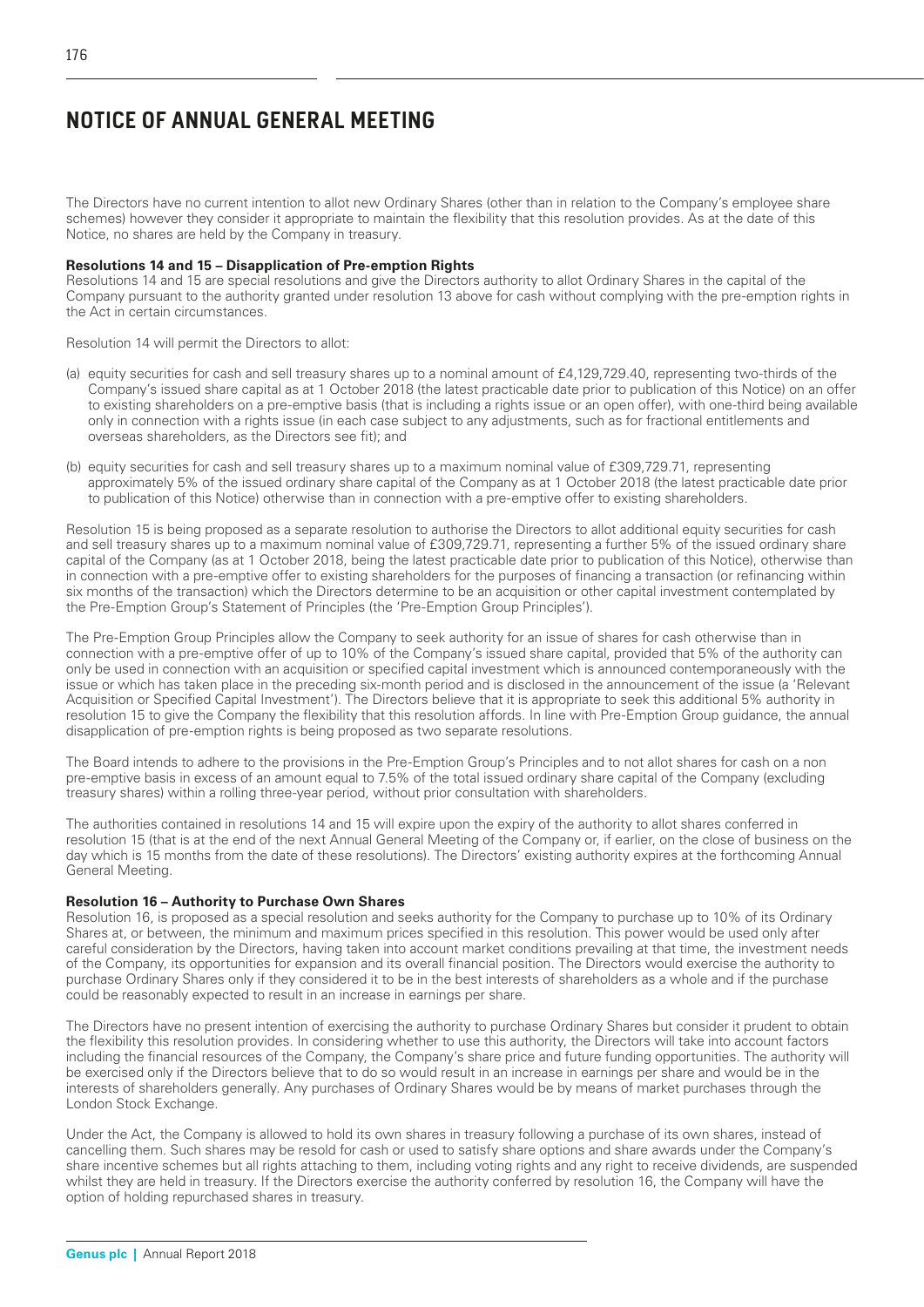If resolution 16 is passed at the Annual General Meeting, it is the Company's current intention to hold in treasury all of the shares it may purchase pursuant to the authority granted to it. However, in order to respond properly to the Company's capital requirements and prevailing market conditions, the Directors will reassess at the time of any and each actual purchase whether to hold the shares in treasury or cancel them, provided it is permitted to do so. As at the date of this Notice, no shares are held by the Company in treasury.

At 1 October 2018 (the latest practicable date prior to the publication of this Notice), options were outstanding to subscribe for 709,331 Ordinary Shares, representing 1.15% of the issued share capital at that date. If the full authority to purchase such shares (existing and sought) was exercised, they would represent 1.27% of the Company's issued share capital as at that date. The authority sought at the Annual General Meeting will expire at the conclusion of the Annual General Meeting next following, or the close of business on the day which is 15 months from the date of this resolution (whichever is earlier).

## **Resolution 17 – Notice Period for General Meetings**

Resolution 17, is proposed as a special resolution and seeks the approval of shareholders to reduce to 14 clear days the notice period required for a general meeting (other than an Annual General Meeting). The notice period required for general meetings for listed companies is 21 days but the Company may provide a shorter notice period of 14 clear days (for meetings other than Annual General Meetings) provided two conditions are met. The first condition is that the Company offers a facility for shareholders to vote by electronic means. This condition is met if the Company offers a facility, accessible to all shareholders, to appoint a proxy by means of a website. The second condition is that there is an annual resolution of shareholders approving the reduction of the minimum notice period from 21 days to 14 days. Annual General Meetings will continue to be held on at least 21 clear days' notice. It is intended that the shorter notice period would not be used as a matter of routine for general meetings but only where the flexibility is merited by the business of the meeting and is thought to be in the interests of the shareholders as a whole.

## **General Notes**

This Notice is being sent to all members and to any person nominated by a member of the Company under section 146 of the Act to enjoy information rights. Information regarding the Annual General Meeting, including the information required by section 311A of the Act, is available from www.genusplc.com.

#### **Proxies**

Members will find an attendance card and a form of proxy enclosed with this Notice. If you are attending the Annual General Meeting, you should bring the attendance card with you. Only holders of Ordinary Shares, or their duly appointed representatives, are entitled to attend, vote and speak at the Annual General Meeting. Any member so entitled may appoint one or more proxies to attend, speak and to vote instead of him or her. A proxy need not be a member of the Company but must attend the Annual General Meeting to represent you. Your proxy could be the Chairman, another Director of the Company or another person who has agreed to attend to represent you. Your proxy must vote as you instruct and must attend the meeting for your vote to be counted. Details of how to appoint one or more proxies are set out in the notes to the proxy form. A member may appoint more than one proxy provided each proxy is appointed to exercise rights attached to different shares. You may not appoint more than one proxy to exercise rights attached to any one share. A vote withheld is not a vote in law, which means that the vote will not be counted in the calculation of votes for or against the resolution. If no voting indication is given, your proxy will vote or abstain from voting at his or her discretion. Your proxy will vote (or abstain from voting) as he or she thinks fit in relation to any other matter which is put before the Annual General Meeting.

To be valid, a duly executed form of proxy for use at the Annual General Meeting together, if appropriate, with the power of attorney or other authority (if any) under which it is signed or a duly certified copy of such power or authority must be deposited at the offices of Equiniti Registrars, Freepost RTHJ-CLLL-KBKU, Equiniti, Aspect House, Spencer Road, Lancing, BN99 8LU at least 48 hours before the time appointed for holding the Annual General Meeting or any adjournment thereof. Alternatively, proxies may be appointed by having an appropriate CREST message transmitted, if you are a user of the CREST system (further details are below). In the case of a member which is a company, the proxy form must be executed under its common seal or signed on its behalf by an officer of the company or an attorney for the company.

To change your proxy instructions you may return a new proxy appointment using the methods set out above. Where you have appointed a proxy using the hard copy proxy form and would like to change the instructions using another hard copy proxy form, please contact Equiniti Limited, Aspect House, Spencer Road, Lancing BN99 6DA. The deadline for receipt of proxy appointments (see above) also applies in relation to amended instructions. Where two or more valid separate appointments of proxy are received in respect of the same share in respect of the same meeting, the one which is last sent shall be treated as replacing and revoking the other or others.

Completion and return of a form of proxy will not preclude shareholders from attending the Annual General Meeting and voting in person if they wish to do so.

The right to appoint a proxy does not apply to persons whose shares are held on their behalf by another person and who have been nominated to receive communications from the Company in accordance with section 146 of the Act ('nominated persons'). Nominated persons may have a right under an agreement with the registered member who holds shares on their behalf to be appointed (or to have someone else appointed) as a proxy. Alternatively, if nominated persons do not have such a right, or do not wish to exercise it, they may have a right under such an agreement to give instructions to the person holding the shares as to the exercise of voting rights.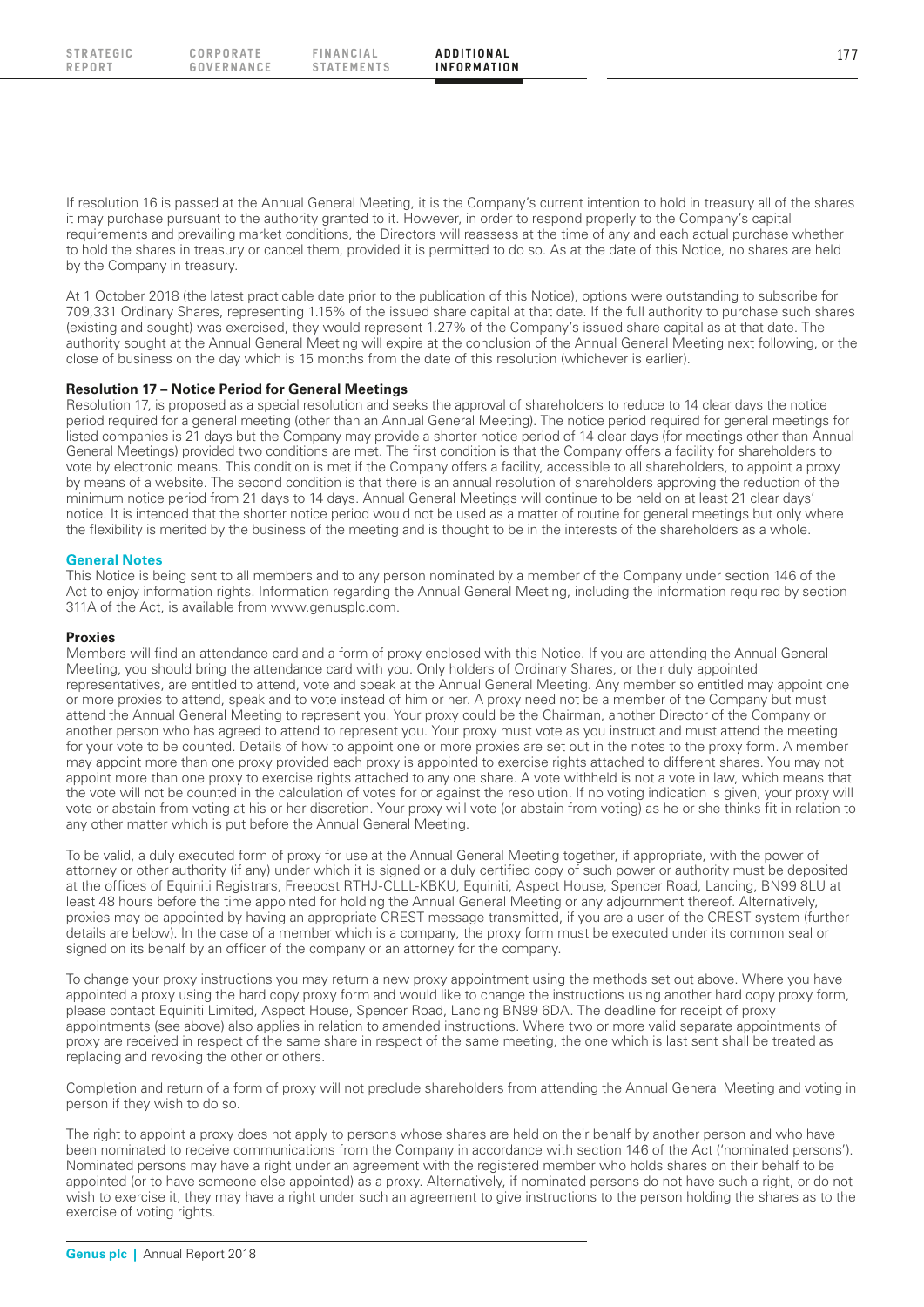## **Voting record date**

Pursuant to Regulation 41 of the Uncertificated Securities Regulations 2001, the time by which a person must be entered on the register of members of the Company in order to have the right to attend and vote at the Annual General Meeting is 6.30pm on 13 November 2018 (or if the Annual General Meeting is adjourned, members on the register of members not later than 6.30pm on the day that is two working days prior to the reconvened Annual General Meeting). Changes to entries on the register of members after the relevant time will be disregarded in determining the rights of any person to attend or vote (and the number of votes they may cast) at the Annual General Meeting or adjourned meeting.

## **Documents on display**

Copies of contracts of service and letters of appointment between the Directors and the Company will be available for inspection at the Registered Office of the Company during normal business hours until the conclusion of the Annual General Meeting, and at the place of the Annual General Meeting for at least 15 minutes prior to the Annual General Meeting until its conclusion.

## **CREST**

CREST members who wish to appoint a proxy or proxies through the CREST electronic proxy appointment service may do so for this Annual General Meeting to be held on 15 November 2018 at 11.00am and any adjournment(s) thereof by using the procedures described in the CREST Manual found on the Euroclear website www.euroclear.com. CREST Personal Members or other CREST sponsored members, and those CREST members who have appointed a voting service provider(s), should refer to their CREST sponsor or voting service provider(s), who will be able to take the appropriate action on their behalf. In order for a proxy appointment or instruction made using the CREST service to be valid, the appropriate CREST message (a 'CREST Proxy Instruction') must be properly authenticated in accordance with Euroclear UK and Ireland Limited's specifications and must contain the information required for such instructions, as described in the CREST Manual. The message, regardless of whether it constitutes the appointment of a proxy or to an amendment to the instruction given to a previously appointed proxy must, in order to be valid, be transmitted so as to be received by the issuer's agent (ID RA19) by the latest time(s) for receipt of proxy appointments specified in this Notice of Annual General Meeting. For this purpose, the time of receipt will be taken to be the time (as determined by the timestamp applied to the message by the CREST Applications Host) from which the issuer's agent is able to retrieve the message by enquiry to CREST in the manner prescribed by CREST. After this time, any change of instructions to proxies appointed through CREST should be communicated to the appointee through other means.

CREST members and, where applicable, their CREST sponsors or voting service providers should note that Euroclear UK and Ireland Limited do not make available special procedures in CREST for any particular messages. Normal system timings and limitations will therefore apply in relation to the input of CREST Proxy Instructions. It is the responsibility of the CREST member concerned to take (or, if the CREST member is a CREST personal member or sponsored member or has appointed a voting service provider(s), to procure that his CREST sponsor or voting service provider(s) take(s)) such action as shall be necessary to ensure that a message is transmitted by means of the CREST system by any particular time. In this connection, CREST members and, where applicable, their CREST sponsors or voting service providers are referred, in particular, to those sections of the CREST Manual concerning practical limitations of the CREST system and timings.

The Company may treat as invalid a CREST Proxy Instruction in the circumstances set out in Regulation 35(5) (a) of the Uncertificated Securities Regulations 2001, as amended.

## **Corporate Representatives**

Any corporation that is a member can appoint one or more corporate representatives who may exercise on its behalf all of its powers as a member provided that they do not do so in relation to the same shares.

## **Total Voting Rights**

As at 1 October 2018 (being the latest practicable date before publication of this Notice), the Company's issued share capital comprised 61,945,941 Ordinary Shares of 10 pence each. As at the date of this Notice, no shares are held by the Company in treasury. Each Ordinary Share carries the right to one vote at a general meeting of the Company and, therefore, the total number of voting rights in the Company as at 1 October 2018 is 61,945,941. The Company's website, referred to above, will include the contents of this Notice, information on the number of shares and voting rights and, if applicable, any shareholders' statements, shareholders' resolutions or shareholders' matters of business received by the Company after the date of this Notice.

## **Questions**

Under section 319A of the Act, the Company must cause to be answered at the Annual General Meeting any question a member asks relating to the business being dealt with at the Annual General Meeting unless answering the question would interfere unduly with the preparation for the Annual General Meeting or involve the disclosure of confidential information; the answer has already been given on a website in the form of an answer to a question; or it is undesirable in the interests of the Company or the good order of the Annual General Meeting that the question be answered.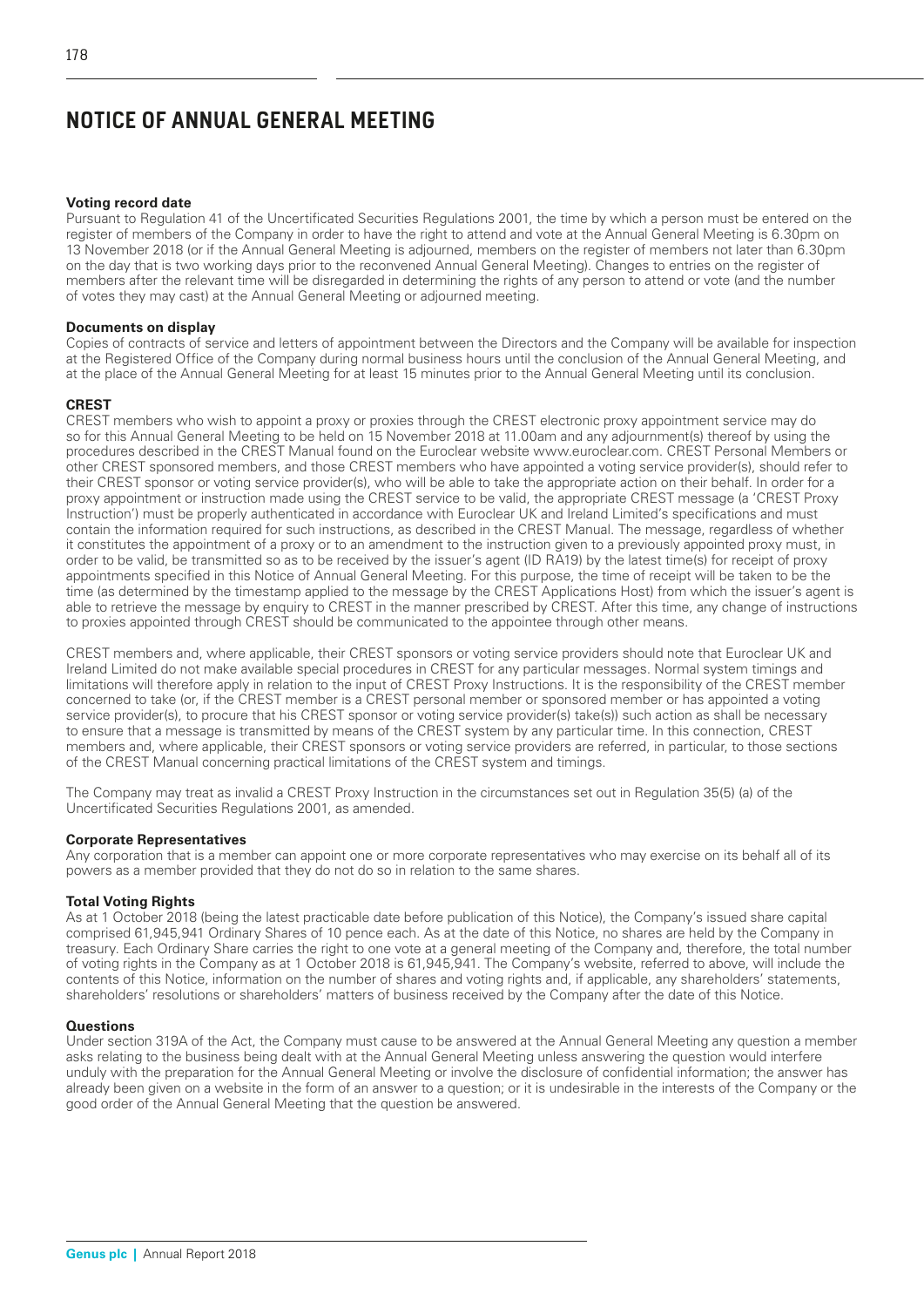**REPORT**

**C OR P OR AT E GOVERNANCE**

**F IN A NC I A L STATEMENTS**

## **Requisition Rights**

Under section 527 of the Act, members meeting the threshold requirements set out in that section have the right to require the Company to publish on its website a statement setting out any matter relating to: (i) the audit of the Company's Accounts (including the auditor's report and the conduct of the audit) that are to be laid before the Annual General Meeting; or (ii) any circumstances connected with an auditor of the Company ceasing to hold office since the previous meeting at which annual accounts and reports were laid in accordance with section 437 of the Act. The Company may not require the members requesting any such website publication to pay its expenses in complying with sections 527 or 528 of the Act. Where the Company is required to place a statement on its website under section 527 of the Act, it must forward the statement to the Company's auditor not later than the time when it makes the statement available on the website. The business which may be dealt with at the Annual General Meeting includes any statement that the Company has been required under section 527 of the Act to publish on its website.

## **Voting at the meeting**

In order for the voting preferences of all shareholders including those who cannot attend the meeting but who validly appoint a proxy, to be taken into account, a poll will be conducted on all resolutions at the Annual General Meeting this year. Each shareholder and proxy present at the meeting will be invited to complete a poll card indicating how they wish to cast their votes in respect of each resolution. The results of the voting will be posted on the Company's website as soon as practicable after the meeting. Except as provided above, members who have general queries about the Annual General Meeting should call Equiniti registrars on 0371 384 2290. If calling from overseas, please call the Equiniti overseas helpline number of +44 121 415 7047. Lines open 8.30am to 5.30pm, Monday to Friday (excluding UK public holidays). No other methods of communication will be accepted. You may not use any electronic address provided either in this Notice of Annual General Meeting, or any related documents (including the proxy form) to communicate with the Company for any purposes other than those expressly stated.